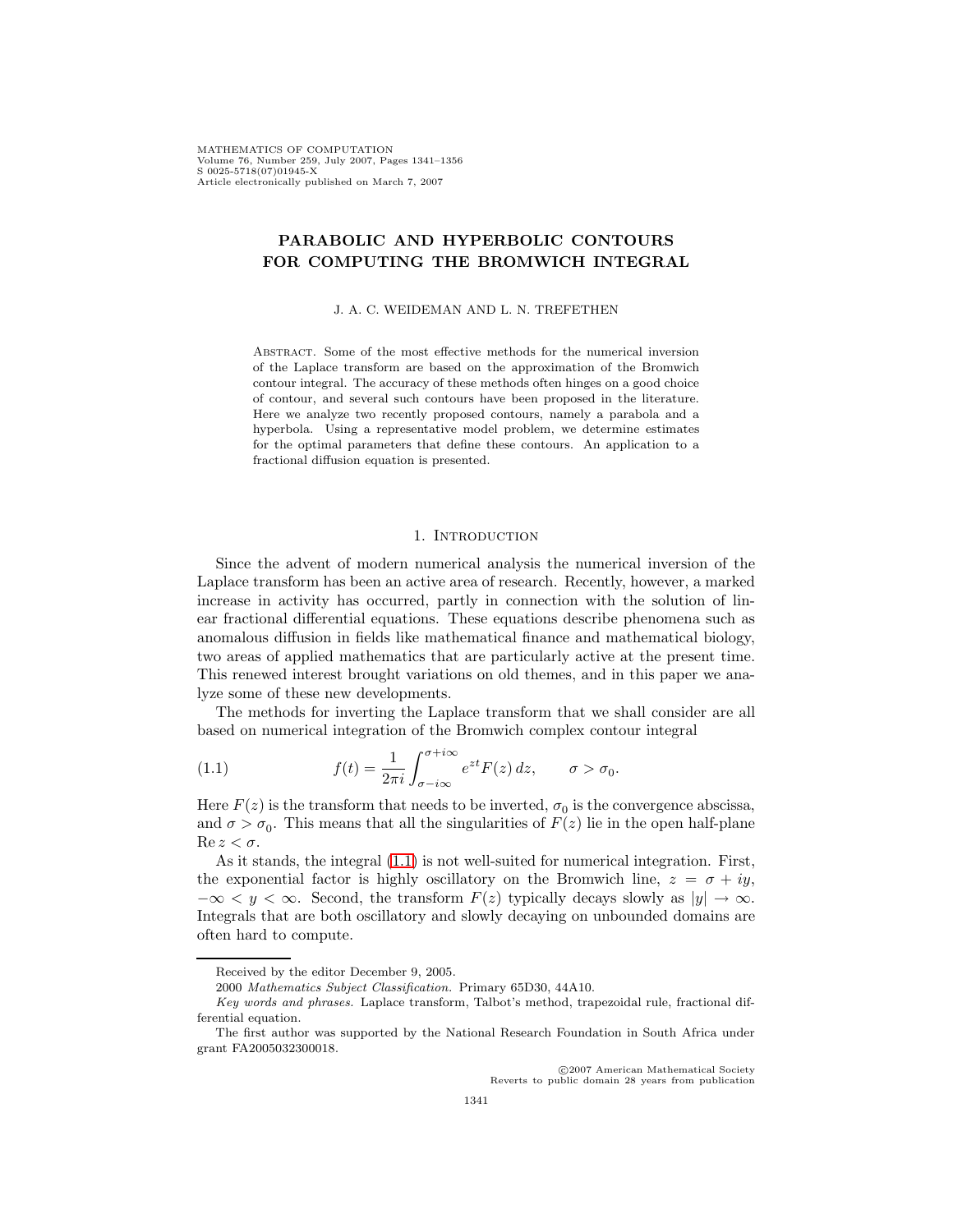

<span id="page-1-3"></span>FIGURE 1. The contours  $(1.2)$  and  $(1.3)$ . The hyperbolic contour encloses the shaded sectorial region whenever  $\alpha < \pi/2-\delta$ ; cf. [\(1.4\)](#page-1-2).

One strategy for circumventing the slow decay is due to Talbot [\[10\]](#page-15-0), who suggested that the Bromwich line be deformed into a contour that begins and ends in the left half-plane, such that Re  $z \to -\infty$  at each end. On such a contour, the ex-ponential factor in [\(1.1\)](#page-0-0) forces a rapid decay of the integrand as  $\text{Re } z \to -\infty$ . This makes the integral well suited for approximation by the trapezoidal or midpoint rules [\[5\]](#page-15-1). Owing to Cauchy's theorem, such a deformation of contour is permissible as long as no singularities are traversed in the process, and provided that  $|F(z)| \to 0$  uniformly in Re  $z \leq \sigma_0$  as  $|z| \to \infty$ . (It should be clear, however, that this technique cannot be applied to all transforms. For example, if the singularities of  $F(z)$  have an unbounded imaginary part, Talbot's method may fail.)

Talbot's original contour has a cotangent shape, and is rather complicated to analyze; see [\[7\]](#page-15-2), [\[10\]](#page-15-0), [\[14\]](#page-15-3). Two simpler types of contours have been proposed recently, namely parabolas [\[1\]](#page-15-4) and hyperbolas [\[2\]](#page-15-5), [\[6\]](#page-15-6), [\[9\]](#page-15-7); see Figure [1.](#page-1-3) The parabola is parameterized by

<span id="page-1-0"></span>(1.2) 
$$
z = \mu \left( iu + 1 \right)^2, \quad -\infty < u < \infty.
$$

(In fact, a more general parabola was used in [\[1\]](#page-15-4), but we shall argue that for the model problem discussed here, it is sufficient to consider this form of the contour.) We consider the hyperbola in the form used in [\[2\]](#page-15-5), namely

<span id="page-1-1"></span>(1.3) 
$$
z = \mu \left( 1 + \sin \left( i u - \alpha \right) \right), \quad -\infty < u < \infty.
$$

<span id="page-1-2"></span>In Section [4](#page-7-0) we verify that this is indeed a hyperbola, with asymptotes

(1.4) 
$$
y = \pm \cot(\alpha)(\mu - x), \qquad z = x + iy.
$$

In both cases the positive parameter  $\mu$  controls the width of the contour. The hyperbola contains the additional free parameter  $\alpha$ , which determines its asymptotic angle. In this respect the hyperbola is superior to both the parabola and Talbot's contour—it allows for singularities with an unbounded imaginary part, provided they lie in a sectorial region around the negative real axis; see Figure [1.](#page-1-3) (Note that the contours shown in Figure [1](#page-1-3) are schematic and not intended to be optimal. Actual optimal contours can be seen in Figures [2](#page-5-0) and [5](#page-8-0) below.)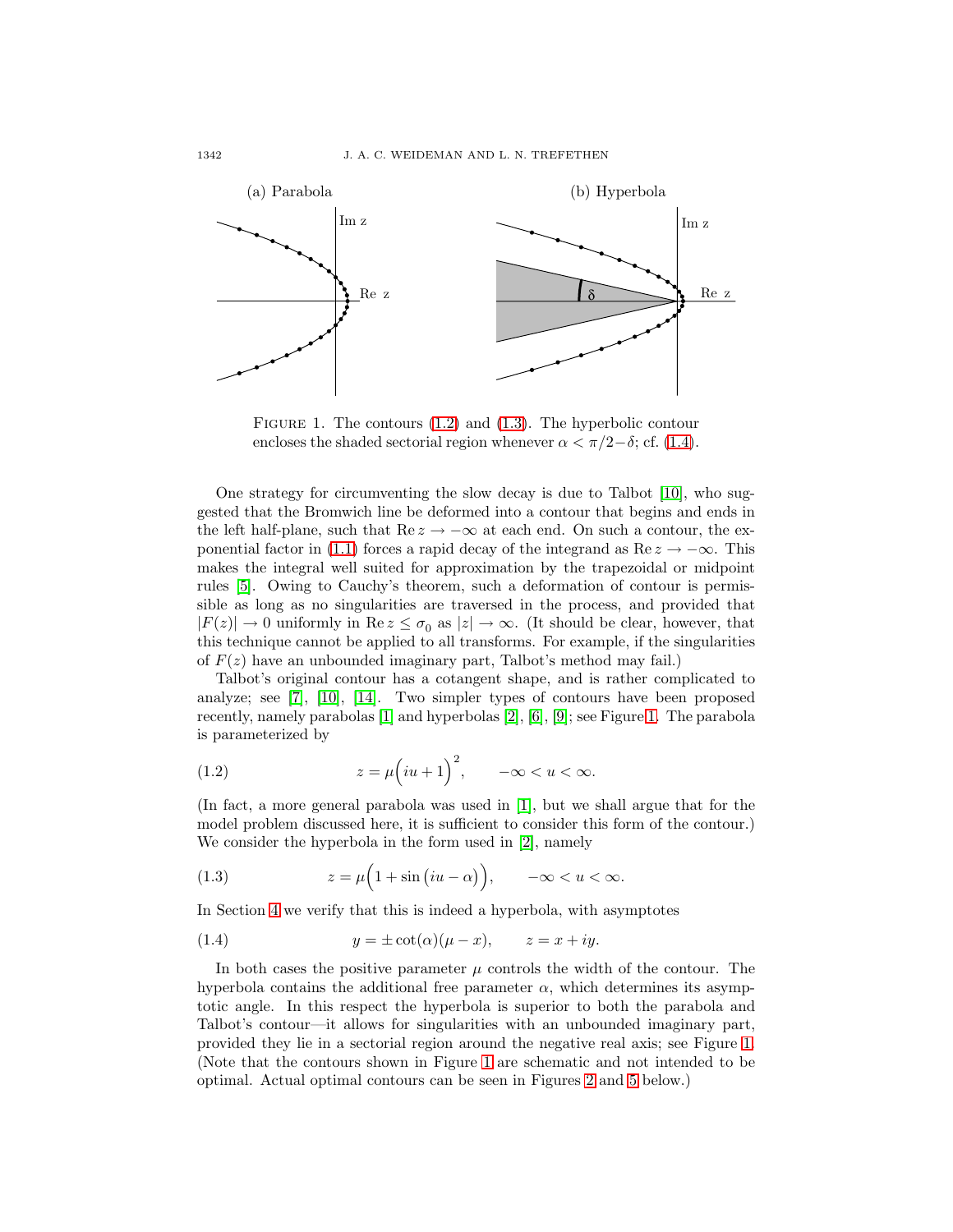On either of the contours  $(1.2)$ ,  $(1.3)$  the Bromwich integral  $(1.1)$  becomes

(1.5) 
$$
f(t) = \frac{1}{2\pi i} \int_{-\infty}^{\infty} e^{z(u)t} F(z(u)) z'(u) du.
$$

<span id="page-2-2"></span>Approximation by the trapezoidal rule, with uniform node spacing  $h$ , yields the approximation  $f_{h:N}(t) \approx f(t)$ , where

(1.6) 
$$
f_{h;N}(t) = \frac{h}{2\pi i} \sum_{k=-N}^{N} e^{z(u_k)t} F(z(u_k)) z'(u_k), \qquad u_k \equiv kh.
$$

In this formula there are some free parameters, notably the geometric parameter  $\mu$ and the node spacing h. The hyperbola contains the additional parameter  $\alpha$ . Our main objective in this article is to derive estimates for these parameters that will ensure, for given  $t$  and  $N$ , a small error

<span id="page-2-1"></span><span id="page-2-0"></span>
$$
E_{h;N}(t) = f(t) - f_{h;N}(t).
$$

Of course, the accuracy of the method is closely related to the singularities of the transform  $F(z)$ , but analyzing all possible singularity distributions is impractical. To make the analysis manageable, we shall focus on a model problem, namely

(1.7) 
$$
e^{\lambda t} = \frac{1}{2\pi i} \int_{\sigma - i\infty}^{\sigma + i\infty} \frac{e^{zt}}{z - \lambda} dz, \qquad \lambda < 0.
$$

That is, we are primarily concerned with singularities on the negative real axis, a choice motivated by the solution of parabolic PDEs. When solving such PDEs, the analogous formula is

<span id="page-2-4"></span>(1.8) 
$$
\exp(At) \mathbf{u}_0 = \frac{1}{2\pi i} \int_{\sigma - i\infty}^{\sigma + i\infty} e^{zt} \left( (zI - A)^{-1} \mathbf{u}_0 \right) dz,
$$

where A is typically a  $J \times J$  symmetric negative definite matrix approximation to the Laplacian, and  $u_0$  is a  $J \times 1$  vector representing the initial condition. The scalar  $\lambda$  in [\(1.7\)](#page-2-0) represents a typical eigenvalue of A.

The outline of the paper is as follows. In the next section, we recall a basic error estimate for trapezoidal approximations. This estimate is applied in Section [3](#page-3-0) (parabola) and Section [4](#page-7-0) (hyperbola) to derive formulas for the optimal parameters  $\mu$ , h, and  $\alpha$ , as well as estimates of the corresponding convergence rates. An application to a time-fractional diffusion equation is presented in Section [5.](#page-11-0) Comparisons with related methods for inverting the Laplace transform are made in Section [6.](#page-13-0)

### 2. Error estimates

<span id="page-2-3"></span>Our error analysis is based on well-known error estimates for the trapezoidal rule on the real line. Consider, in analogy with  $(1.5)$ – $(1.6)$ , the absolutely convergent integral

$$
I = \int_{-\infty}^{\infty} g(u) \, du,
$$

and its infinite and finite trapezoidal approximations

$$
I_h = h \sum_{k=-\infty}^{\infty} g(kh), \qquad I_{h;N} = h \sum_{k=-N}^{N} g(kh).
$$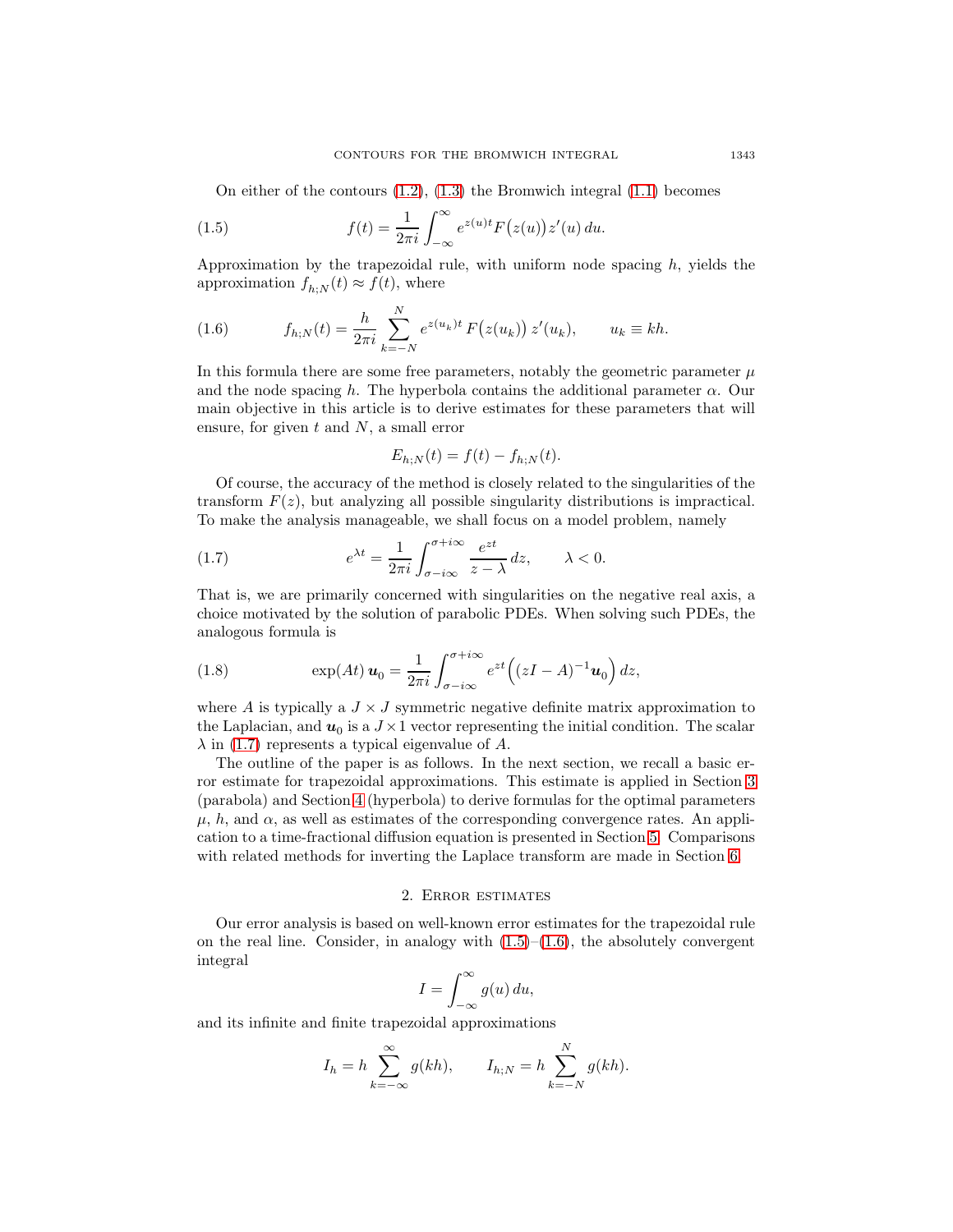The quantity  $DE = |I - I_h|$  is often referred to as the discretization error, whereas  $TE = |I_h - I_{h:N}|$  is the truncation error.

Estimating the discretization error is a well-known exercise in numerical analysis. Proofs are typically based on the residue theorem or the theory of Fourier transforms, and examples of each technique can be found, respectively, in [\[5\]](#page-15-1) and [\[8,](#page-15-8) p. 345]. The only difference here is that we shall take our function  $g(u)$  to be complex-valued, so its singularities need not be symmetric with respect to the real axis as is usually the case. Nevertheless, the standard proofs remain essentially the same, and therefore we omit the proof of the following theorem.

<span id="page-3-2"></span>**Theorem 2.1.** Let  $w = u + iv$ , with u and v real. Suppose  $g(w)$  is analytic in the strip  $-d < v < c$ , for some  $c > 0$ ,  $d > 0$ , with  $g(w) \to 0$  uniformly as  $|w| \to \infty$ in that strip. Suppose further that for some  $M_+ > 0$ ,  $M_- > 0$  the function  $g(w)$ satisfies

$$
\int_{-\infty}^{\infty} |g(u+ir)| du \le M_+, \qquad \int_{-\infty}^{\infty} |g(u-is)| du \le M_-,
$$
  
for all  $0 < r < c, 0 < s < d$ . Then

$$
|I - I_h| \le DE_+ + DE_-
$$

where

$$
DE_{+} = \frac{M_{+}}{e^{2\pi c/h} - 1}
$$
,  $DE_{-} = \frac{M_{-}}{e^{2\pi d/h} - 1}$ .

Remark 2.2. In the literature the function g is typically real-valued,  $c = d, M_{+} =$  $M = M$ , say, and the error estimate reduces to the more familiar

$$
|I - I_h| \le \frac{2M}{e^{2\pi c/h} - 1}.
$$

<span id="page-3-3"></span>Remark 2.3. In Section [3](#page-3-0) we encounter the situation  $c < \infty$  but  $d = \infty$ . In this case

(2.1) 
$$
DE_{+} = O(e^{-2\pi c/h}), \qquad DE_{-} = O(M_{-}(d)e^{-2\pi d/h}), \qquad h \to 0.
$$

To derive a good estimate for DE−, an optimal value of d should be determined by balancing the growth of  $M_-(d)$  with the decay of  $e^{-2\pi d/h}$  as  $d \to \infty$ .

As for the truncation error, if one assumes that  $g(u)$  decays rapidly as  $u \to \pm \infty$ , the truncation error can be approximated by the magnitude of the last term retained in the trapezoidal sum. That is, for fixed  $h$ ,

(2.2) 
$$
TE = O(|g(hN)|), \qquad N \to \infty.
$$

<span id="page-3-0"></span>In the next section, we shall determine optimal parameters for the parabolic contour [\(1.2\)](#page-1-0), by asymptotically matching  $DE_+$ ,  $DE_-$ , and TE. This gives two equations from which the two free parameters,  $\mu$  and  $h$ , can be determined.

### <span id="page-3-4"></span>3. The parabola

<span id="page-3-1"></span>Consider the conformal map

$$
(3.1) \t\t\t z = \mu \left( iw + 1\right)^2,
$$

which reduces to  $(1.2)$  when w is real. Let  $c > 0$  and consider the line

$$
(3.2) \t\t w = u + ic, \t -\infty < u < \infty.
$$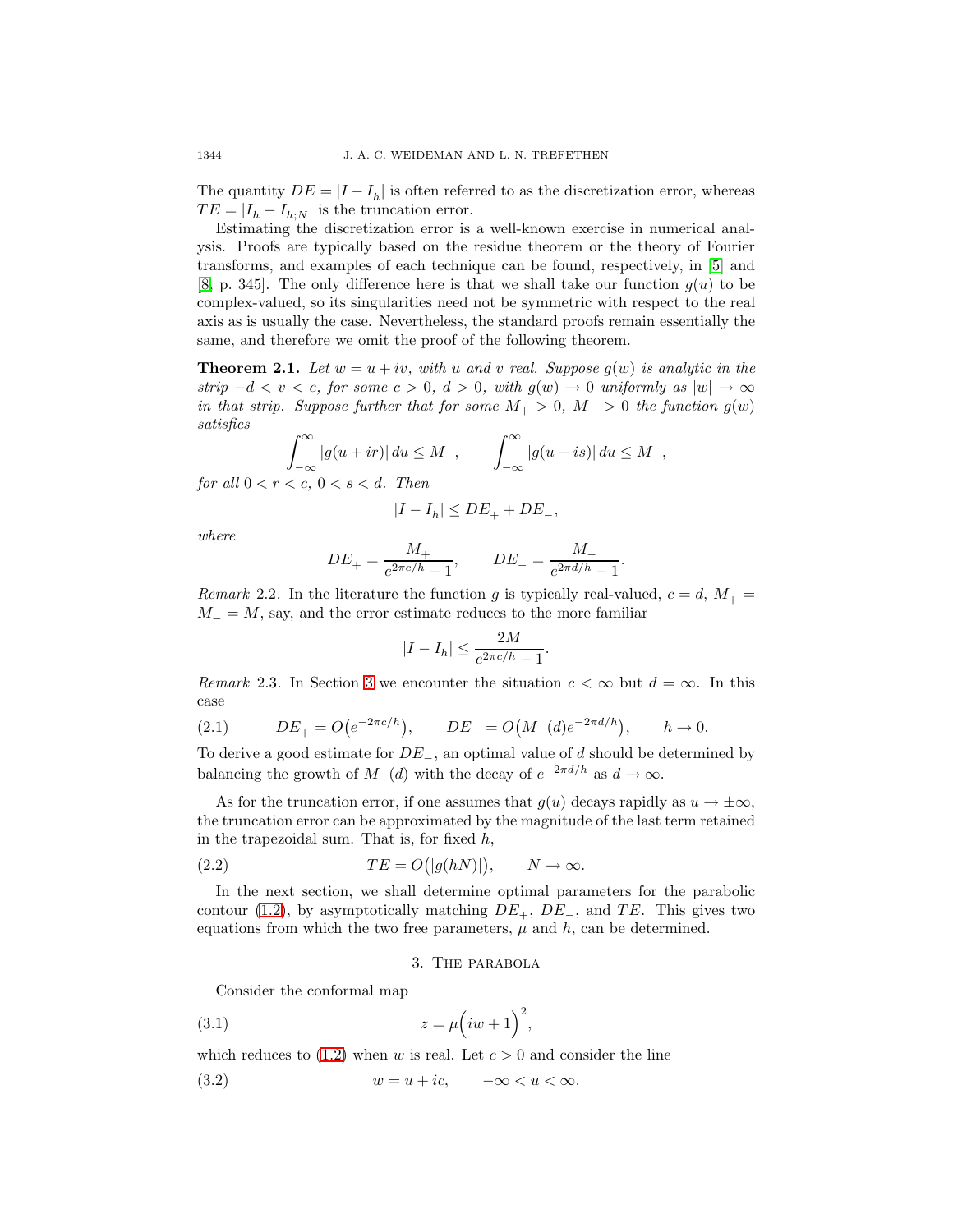<span id="page-4-0"></span>Its image under the map [\(3.1\)](#page-3-1) is

(3.3) 
$$
z = \mu \left( (1 - c)^2 - u^2 \right) + 2 i \mu u \left( 1 - c \right).
$$

According to the theory of Section [2,](#page-2-3) we need to find a strip of analyticity as wide as possible, i.e., we would like to maximize  $c$ .

As  $c$  is increased from 0, the parabola  $(3.3)$  closes and degenerates into the negative real axis when c reaches the value 1. In Theorem [2.1](#page-3-2) we therefore let  $c = 1$ and according to the first formula in [\(2.1\)](#page-3-3) the associated error is given by

(3.4) 
$$
DE_+ = O\Big(e^{-2\pi/h}\Big), \qquad h \to 0.
$$

Turning to the lower half-plane, we consider for  $d > 0$ ,

$$
w = u - id
$$
,  $z = \mu((1+d)^2 - u^2) + 2i \mu u(1+d)$ ,  $-\infty < u < \infty$ .

As d increases from 0, the parabola widens and moves to the right. At the same time, the factor  $e^{zt}$  grows and contributes a factor  $e^{\mu(1+d)^2t}$  to the quantity  $M_-(d)$ in  $(2.1)$ ; therefore

<span id="page-4-2"></span>
$$
DE_{-}=O\Big(e^{\mu(1+d)^2t-2\pi d/h}\Big),\,
$$

for all  $d > 0$ . Define

<span id="page-4-5"></span><span id="page-4-4"></span><span id="page-4-1"></span>
$$
p(d) = \mu(1+d)^{2}t - 2\pi d/h;
$$

then the best choice of d is determined by setting  $p'(d) = 0$ . This yields

$$
(3.5) \t\t d = \frac{\pi}{\mu th} - 1
$$

<span id="page-4-3"></span>(which is positive for h sufficiently small). With this d the best estimate of  $DE_$ becomes

(3.6) 
$$
DE_{-} = O\Big(e^{-\pi^2/(\mu th^2) + 2\pi/h}\Big), \qquad h \to 0.
$$

Turning to the truncation error, we use [\(2.2\)](#page-3-4) to estimate

(3.7) 
$$
TE = O(e^{\mu t(1-(hN)^2)}), \qquad N \to \infty.
$$

Asymptotically balancing  $DE_+$ ,  $DE_-$ , and  $TE$  yields the two equations

(3.8) 
$$
-\frac{2\pi}{h} = -\frac{\pi^2}{\mu th^2} + \frac{2\pi}{h} = \mu t (1 - (hN)^2).
$$

Solving them, one obtains expressions for the optimal parameters:

(3.9) 
$$
h_* = \frac{3}{N}, \qquad \mu_* = \frac{\pi}{12} \frac{N}{t}.
$$

The corresponding convergence rate is geometric, namely

<span id="page-4-6"></span>(3.10) 
$$
E_N = O(e^{-2\pi N/3}) \approx O(8.12^{-N}), \qquad N \to \infty.
$$

Figure [2](#page-5-0) shows the optimal strip of analyticity in the case  $N = 12$  and  $t = 1$ . The lines  $w_+$  and  $w_-$  in the figure represent  $w = u + i$  and  $w = u - di$ . Their images in the z-plane are denoted by  $z_+$  and  $z_-$ .

To test the validity of  $(3.9)$ , we have implemented the method  $(1.6)$  on the model problem [\(1.7\)](#page-2-0). In Figure [3](#page-5-1) we show a contour plot of the numerically computed (absolute) error, in the  $(\mu, h)$  parameter plane. Darker shades represent higher accuracy.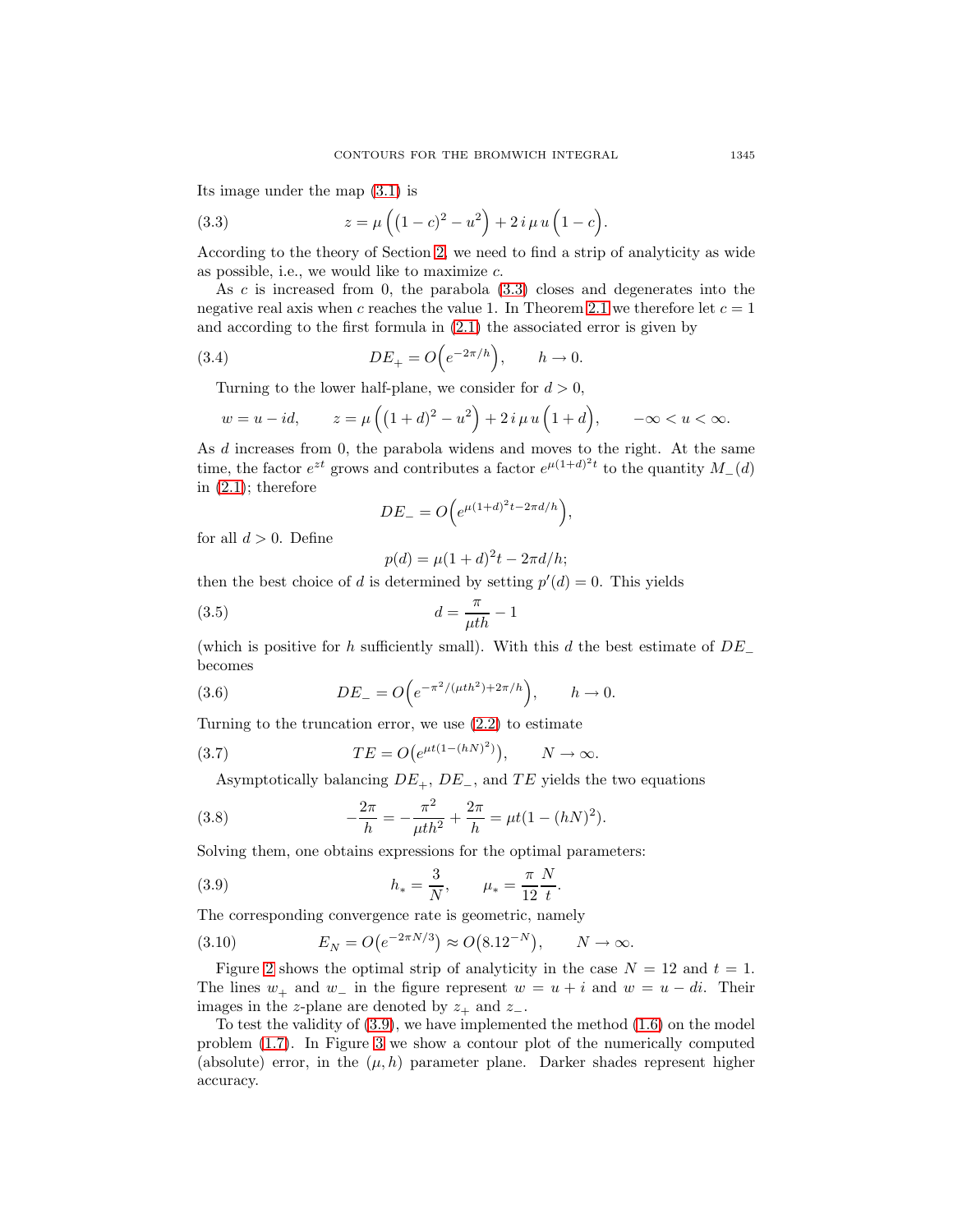

<span id="page-5-0"></span>FIGURE 2. The strip of analyticity in the  $w$ -plane for the parabolic contour, and its image in the z-plane. This represents the optimal configuration in the case  $N = 12$  and  $t = 1$ .



<span id="page-5-1"></span>FIGURE 3. Contour plot of  $\log_{10}|f(t) - f_{h:N}(t)|$ , where the test problem is defined by [\(1.7\)](#page-2-0), with  $\lambda = 0$ ,  $t = 1$ . Here the parabolic contour is used, with  $N = 12$ . The cross represents the parameter estimates [\(3.9\)](#page-4-1).

Figure [3](#page-5-1) lends credibility to our error model. In the lower part of the figure (i.e., small h) the truncation error,  $TE$ , dominates. In the northwest section of the figure the error  $DE_+$  dominates; note that this error is independent of  $\mu$  and hence the plot shows horizontal contour lines in this area. In the north and northeast sections of the plot the error  $DE_$  dominates. The white cross marks the spot defined by  $(\mu_*, h_*)$ , and is seen to be close to the actual optimal point.

It is important to note that the parameter estimates  $(3.9)$  depend on t. This means that for each new value of t the transform  $F(z)$  will be sampled on a different contour. For a scalar problem such as [\(1.7\)](#page-2-0) this is not a major issue, but for a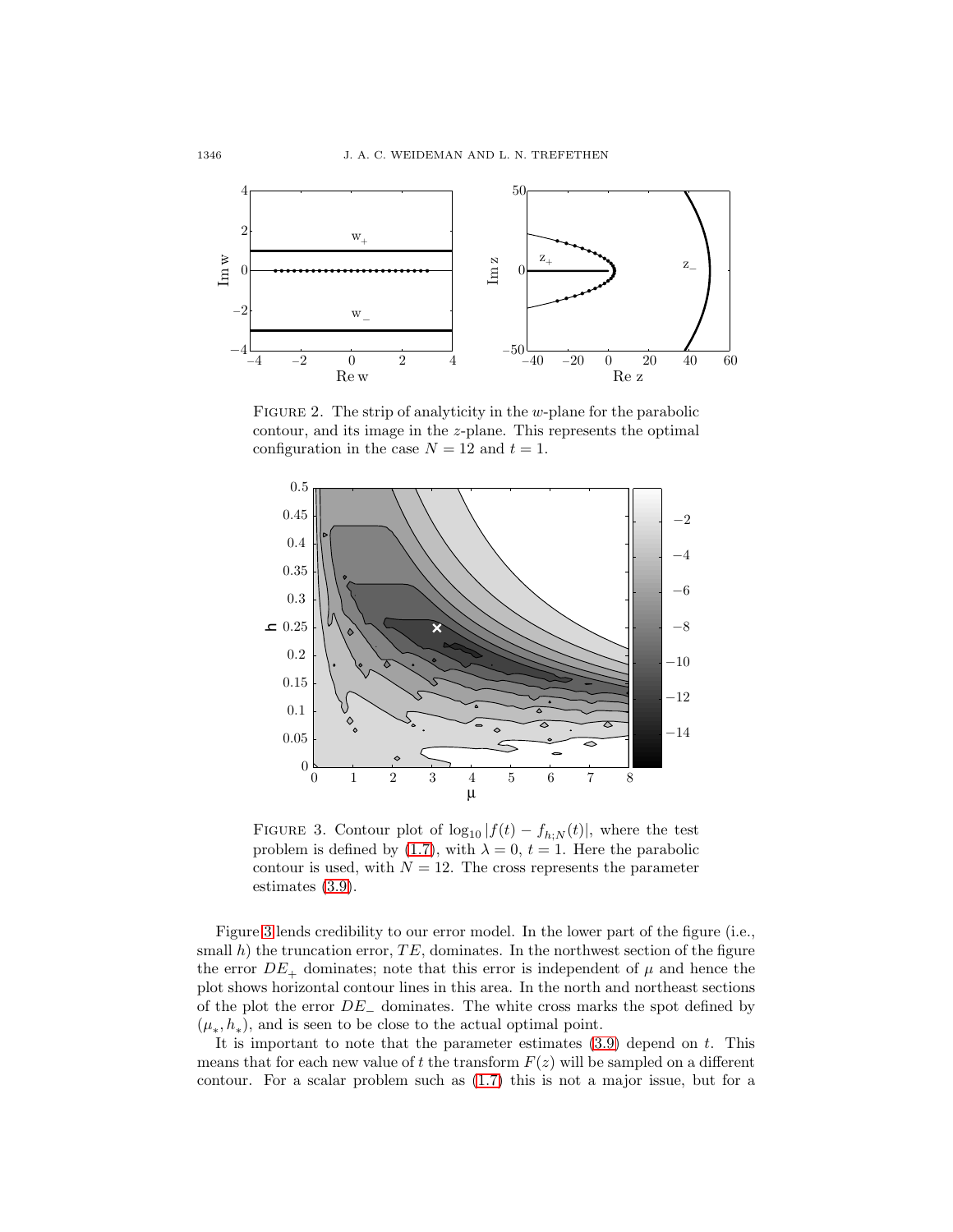matrix problem such as [\(1.8\)](#page-2-4) this could be inefficient. Ideally one would like to fix parameters and then use a single contour for various values of  $t$ . In the case of the classic Talbot contour and its hyperbolic variant, suggestions for finding such a contour were put forward, respectively, in [\[7\]](#page-15-2) and [\[3\]](#page-15-9). In the case of the parabola we argue as follows.

By examining the error estimates [\(3.4\)](#page-4-2), [\(3.6\)](#page-4-3), and [\(3.7\)](#page-4-4), one observes that only the latter two depend on t. The discretization error  $DE_$  increases with t, whereas the truncation error  $TE$  decreases with t. If we wish to maintain a small absolute error on an interval  $t_0 \le t \le t_1$ , say, we therefore require in place of [\(3.8\)](#page-4-5) that

(3.11) 
$$
-\frac{2\pi}{h} = -\frac{\pi^2}{\mu t_1 h^2} + \frac{2\pi}{h} = \mu t_0 (1 - (hN)^2).
$$

The solution of these two equations is

(3.12) 
$$
h_* = \frac{\sqrt{8\Lambda + 1}}{N}, \qquad \mu_* = \frac{\pi}{4\sqrt{8\Lambda + 1}} \frac{N}{t_1},
$$

where we have defined

<span id="page-6-3"></span><span id="page-6-2"></span><span id="page-6-1"></span>
$$
\Lambda=\frac{t_1}{t_0}.
$$

<span id="page-6-0"></span>The corresponding convergence rate is again geometric, but with decreasing decay rate as  $\Lambda$  increases from 1:

(3.13) 
$$
E_N = O\Big(e^{-\big(2\pi/\sqrt{8\Lambda+1}\big)N}\Big), \qquad N \to \infty.
$$

Note that these parameter and error estimates reduce to [\(3.9\)](#page-4-1) and [\(3.10\)](#page-4-6) in the case  $\Lambda = 1$ .

Figure [4](#page-7-1) represents an empirical check on the accuracy of the estimate [\(3.13\)](#page-6-0). We have plotted, for  $t_0 = 1$  and various Λ, the quantity

(3.14) 
$$
M_N = \max_{t_0 \le t \le \Lambda t_0} |f(t) - f_{h,N}(t)|,
$$

as a function of N. The test problem was [\(1.7\)](#page-2-0), with  $\lambda = -1$ . The dash-dot lines represent the theoretical error estimate [\(3.13\)](#page-6-0), and agree well with the actual convergence rate shown as the solid curves.

In Figure [4,](#page-7-1) note that the error curves eventually start to increase as  $N$  gets larger. This is a consequence of roundoff error and characteristic of the ill-conditioning associated with the inversion of the Laplace transform. (These results, and those elsewhere in the paper, were computed in MATLAB with machine precision about  $2.2 \times 10^{-16}$ .) See also Remark [4.2](#page-11-1) below.

To conclude this section, we consider whether it might be advantageous to consider a more general parabola of the form

$$
z = \sigma + \mu(iw + \alpha)^2.
$$

First, the parameter  $\alpha$  cannot improve the accuracy. This is clear from the equivalent expression  $z = \sigma + \mu \alpha^2(iw/\alpha + 1)^2$ , which shows that  $\alpha$  may be absorbed into the parameter  $\mu$  and the step-size h. Second, the parameter  $\sigma$  will contribute factors of  $e^{\sigma t}$  to the error estimates derived above. This can only reduce the error if  $\sigma$  < 0, but then the contour intersects the negative real axis. This is unacceptable when solving problems where the precise locations of the  $\lambda$ 's are not known.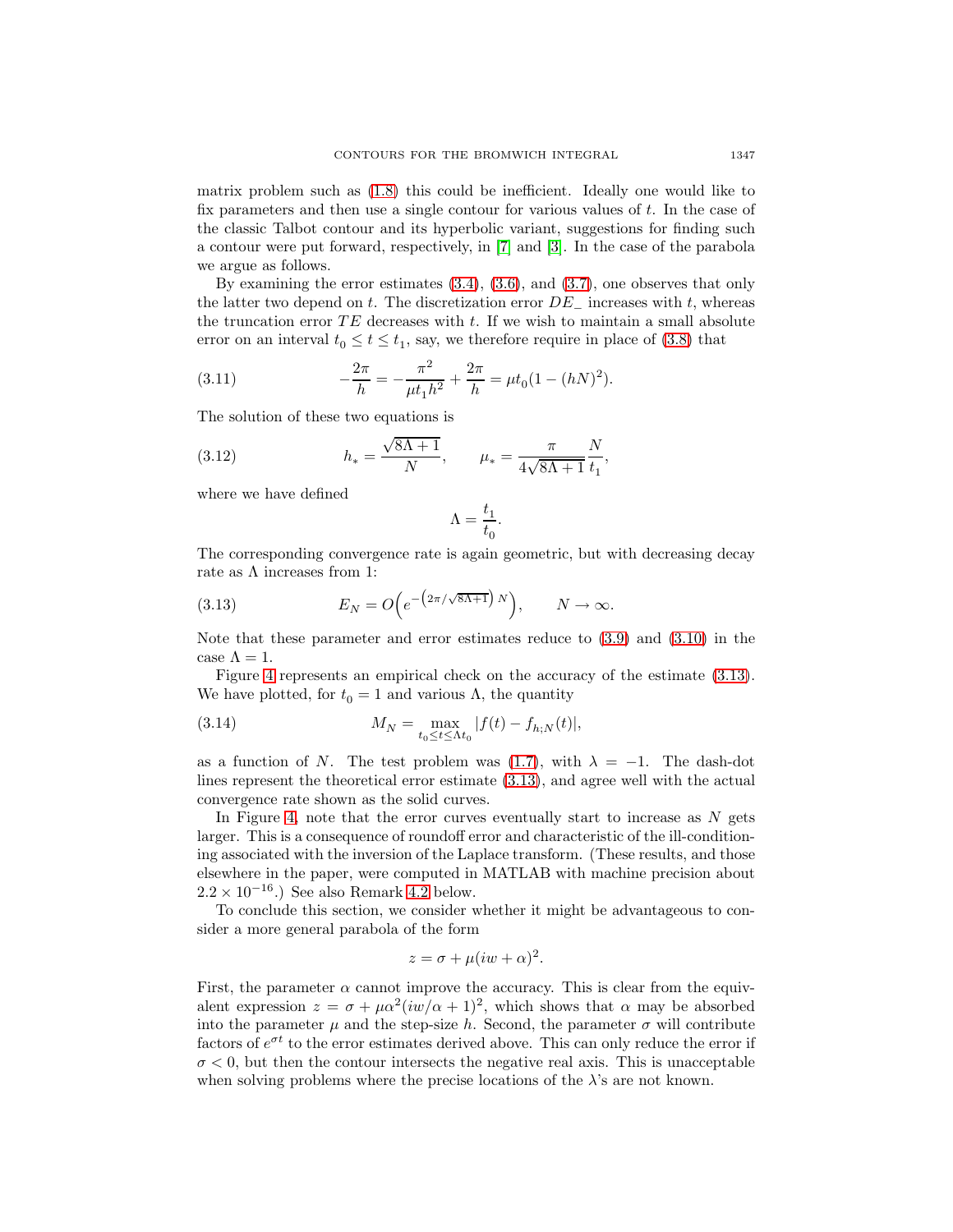

<span id="page-7-1"></span>FIGURE 4. Plot of the maximum absolute error on  $[t_0, \Lambda t_0]$ ; cf. [\(3.14\)](#page-6-1). The parabolic contour is used, with parameter estimates [\(3.12\)](#page-6-2). The solid curves represent the actual errors, and the dash-dot lines the theoretical convergence estimate [\(3.13\)](#page-6-0).

## 4. The hyperbola

Next, we consider

<span id="page-7-0"></span>(4.1) 
$$
z = \mu \left( 1 + \sin (iw - \alpha) \right),
$$

which is identical to  $(1.3)$  when w is real. We use essentially the same analysis as in the previous section.

The image of the horizontal line  $w = u + ic$  is

$$
z = \mu \left( 1 - \sin(\alpha + c) \cosh(u) \right) + i \mu \cos(\alpha + c) \sinh(u),
$$

which can be expressed as the hyperbola

$$
\left(\frac{\mu-x}{\sin(\alpha+c)}\right)^2 - \left(\frac{y}{\cos(\alpha+c)}\right)^2 = \mu^2, \qquad z = x+iy.
$$

When  $c = 0$  the left branch of this hyperbola is the contour of integration as shown in Figure [1\(](#page-1-3)b).

When  $c$  increases from 0, the hyperbola closes and degenerates into the negative real axis when c reaches the value  $\pi/2 - \alpha$ . The associated error expression is

$$
DE_+ = O(e^{-2\pi(\pi/2 - \alpha)/h}), \qquad h \to 0.
$$

We examine the lower half of the w-plane by considering  $c < 0$ . When c decreases from 0 the hyperbola widens until it reaches the limiting value  $c = -\alpha$ , at which point the image in the z-plane becomes a vertical line. For Theorem [2.1](#page-3-2) to remain valid, one cannot decrease c beyond this point, since the factor  $e^{zt}$  then grows unboundedly. Therefore we take  $c = -\alpha$ , or  $d = \alpha$  in the formula for  $DE_{-}$  in [\(2.1\)](#page-3-3).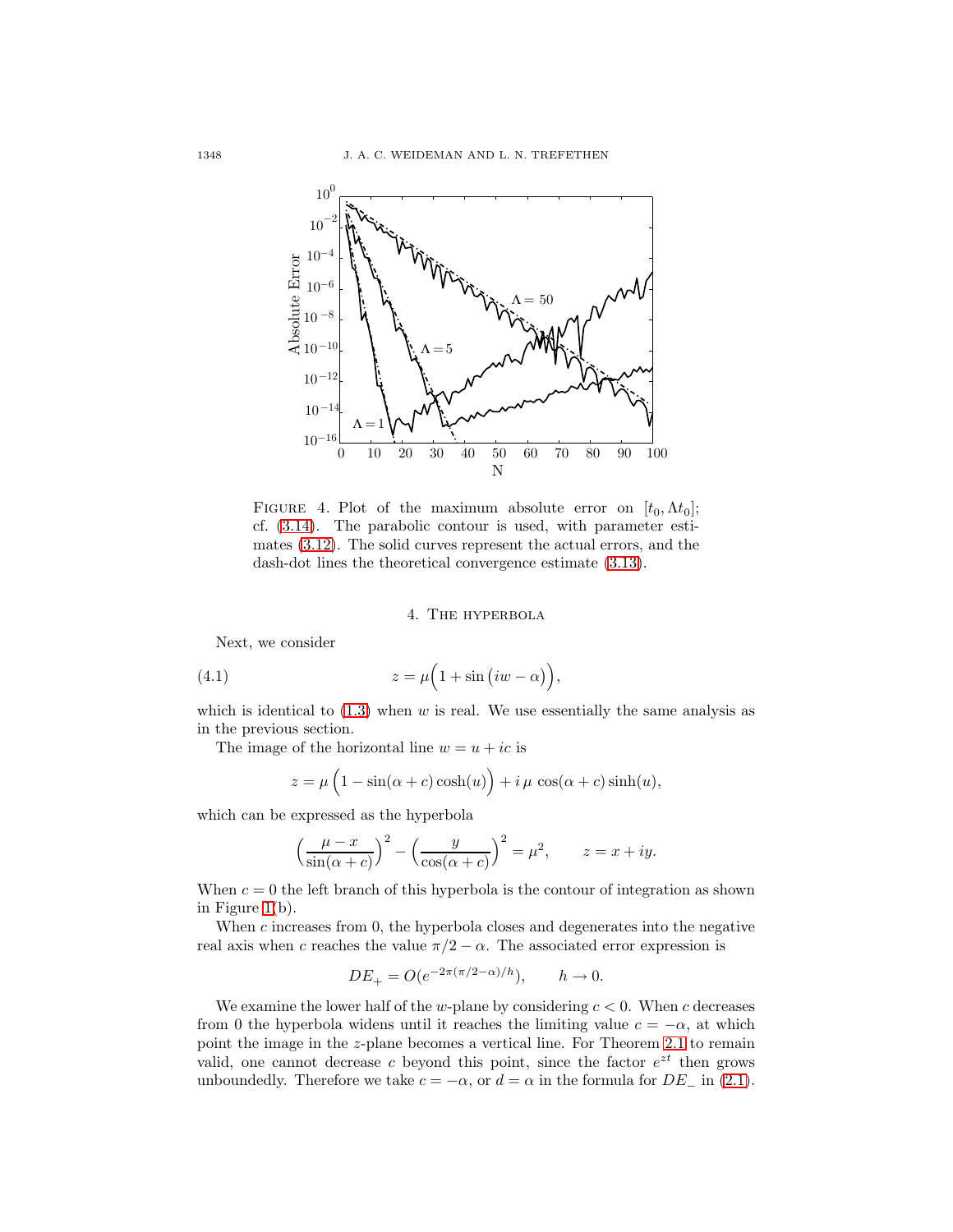

<span id="page-8-0"></span>Figure 5. Same as Figure [2,](#page-5-0) but for the hyperbolic contour.

In addition,  $M_-(d) = O(e^{\mu t})$ , and the associated error formula is

$$
DE_{-} = O(e^{\mu t - 2\pi \alpha/h}), \qquad h \to 0.
$$

The truncation error is estimated in the usual manner as

$$
TE = O(e^{\mu t(1-\sin(\alpha)\cosh(hN))}), \qquad N \to \infty.
$$

The strip of analyticity used in deriving these estimates is shown in Figure [5.](#page-8-0)

<span id="page-8-2"></span>An asymptotic balance of the three quantities  $DE_+$ ,  $DE_-$ , and  $TE$  yields the two equations

(4.2) 
$$
-\frac{2\pi(\pi/2-\alpha)}{h} = \mu t - \frac{2\pi\alpha}{h} = \mu t \left(1 - \sin(\alpha)\cosh(hN)\right).
$$

Considering  $\alpha$  to be the free variable, one can solve for the parameters h and  $\mu$ 

(4.3) 
$$
h = \frac{A(\alpha)}{N}, \qquad \mu = \frac{4\pi\alpha - \pi^2}{A(\alpha)} \frac{N}{t},
$$

where

<span id="page-8-3"></span><span id="page-8-1"></span>
$$
A(\alpha) = \cosh^{-1}\left(\frac{2\alpha}{(4\alpha - \pi)\sin \alpha}\right).
$$

Provided  $\alpha$  is in  $(\pi/4, \pi/2)$ , the above choices of h and  $\mu$  provide, once again, a geometric convergence rate as  $N \to \infty$ , namely

(4.4) 
$$
E_N = O(e^{-B(\alpha)N}), \quad \text{where} \quad B(\alpha) = \frac{\pi^2 - 2\pi\alpha}{A(\alpha)}.
$$

The function  $B(\alpha)$  has a unique local maximum in  $(\pi/4, \pi/2)$ , say at  $\alpha = \alpha_*,$ which we have computed numerically to four places as

(4.5) 
$$
\alpha_* = 1.1721.
$$

The corresponding optimal parameters  $h$  and  $\mu$  are

(4.6) 
$$
h_* = \frac{1.0818}{N}, \qquad \mu_* = 4.4921 \frac{N}{t}.
$$

The optimal decay rate is  $B(\alpha_*)=2.3157$ , which predicts a convergence rate of about

(4.7) 
$$
E_N = O(e^{-2.32N}) = O(10.2^{-N}), \qquad N \to \infty.
$$

This is faster convergence than the corresponding rate [\(3.10\)](#page-4-6) that can be achieved on the parabolic contour.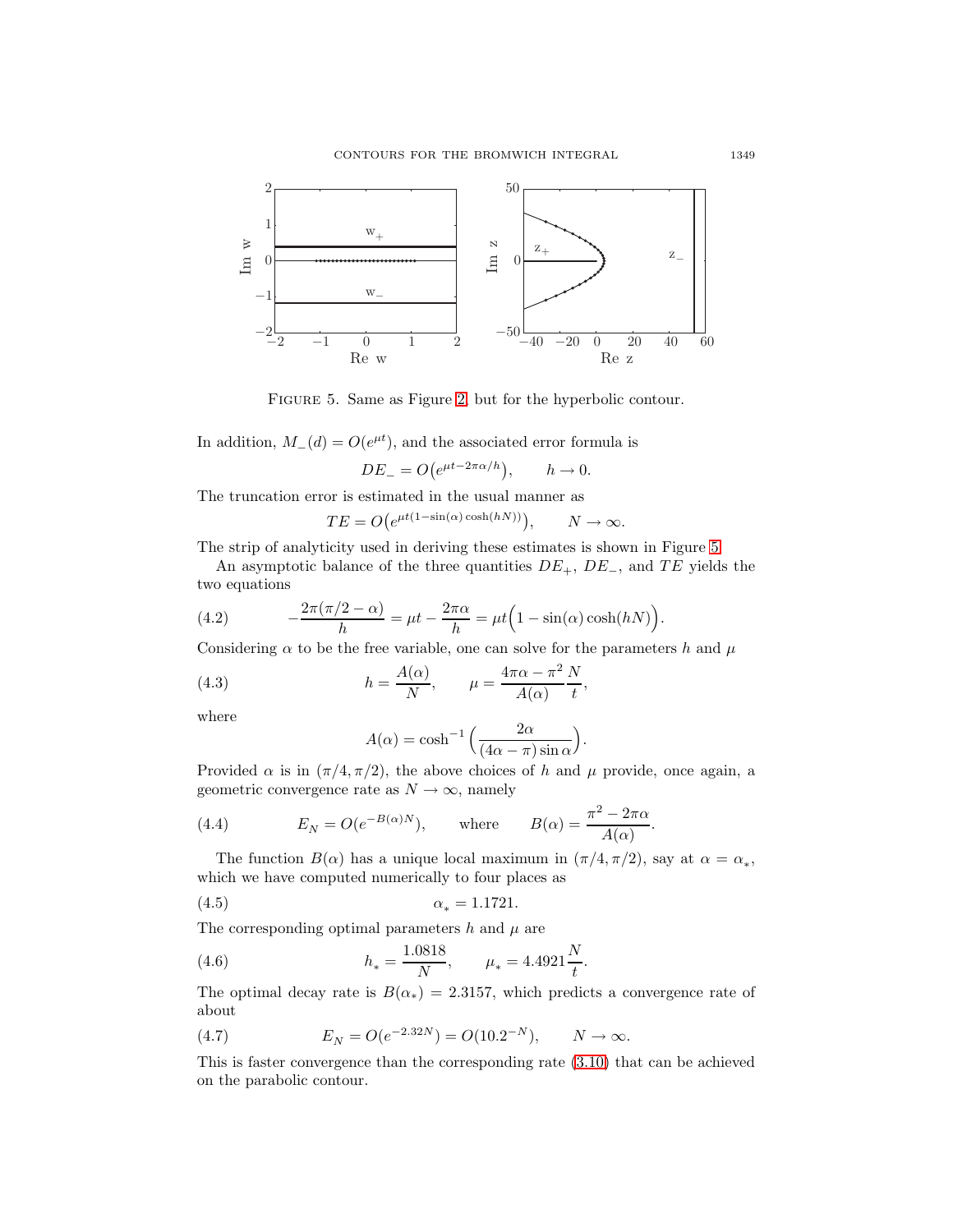

<span id="page-9-0"></span>Figure 6. Same as Figure [3,](#page-5-1) but for the hyperbolic contour, with  $\alpha = 1.1721$ . The cross represents the parameter estimates [\(4.6\)](#page-8-1).

In Figure [6](#page-9-0) we show a contour plot of the error in the  $(\mu, h)$  parameter plane. As in the case of Figure [3,](#page-5-1) the numerical results confirm the validity of the theoretical error model to a good degree. The estimated optimal parameters  $(\mu_*, h_*)$  (indicated by the cross) are indeed close to the actual minimum point.

In the event that the solution needs to be computed in an interval  $[t_0, t_1]$ , with  $t_1 = \Lambda t_0$ , the same analysis as in Section [3](#page-3-0) can be used; cf. eqs. [\(3.11\)](#page-6-3)–[\(3.13\)](#page-6-0). Eq. [\(4.2\)](#page-8-2) is replaced by

<span id="page-9-1"></span>(4.8) 
$$
-\frac{2\pi(\pi/2-\alpha)}{h} = \mu t_1 - \frac{2\pi\alpha}{h} = \mu t_0 \left(1 - \sin(\alpha)\cosh(hN)\right),
$$

the solution of which is given by

(4.9) 
$$
h = \frac{A(\alpha)}{N}, \qquad \mu = \frac{4\pi\alpha - \pi^2}{A(\alpha)}\frac{N}{t_1}.
$$

The definition of  $A(\alpha)$  is now modified to

<span id="page-9-2"></span>
$$
A(\alpha) = \cosh^{-1}\left(\frac{(\pi - 2\alpha)\Lambda + 4\alpha - \pi}{(4\alpha - \pi)\sin \alpha}\right),\,
$$

and the estimated convergence rate is given by [\(4.4\)](#page-8-3), with

(4.10) 
$$
B(\alpha) = \frac{\pi^2 - 2\pi\alpha}{\cosh^{-1}\left(\frac{(\pi - 2\alpha)\Lambda + 4\alpha - \pi}{(4\alpha - \pi)\sin\alpha}\right)}.
$$

For a given  $\Lambda \geq 1$ , the maximum of  $B(\alpha)$  can be computed numerically. Results for a few values of  $\Lambda$  are given in Table [1.](#page-10-0)

These numbers are tested in Figure [7.](#page-10-1) The solid curves are the actual errors, and the dash-dot curves the estimated convergence rates  $O(e^{-B(\alpha)N})$ , with  $B(\alpha)$ given in the final column of the table.

What if the singularities lie off the real axis, e.g., in the sectorial region shown in Figure [1\(](#page-1-3)b)? It is easy to see that the above estimates for the truncation error  $TE$  and the discretization error  $DE_$  are unaffected by this change. To obtain an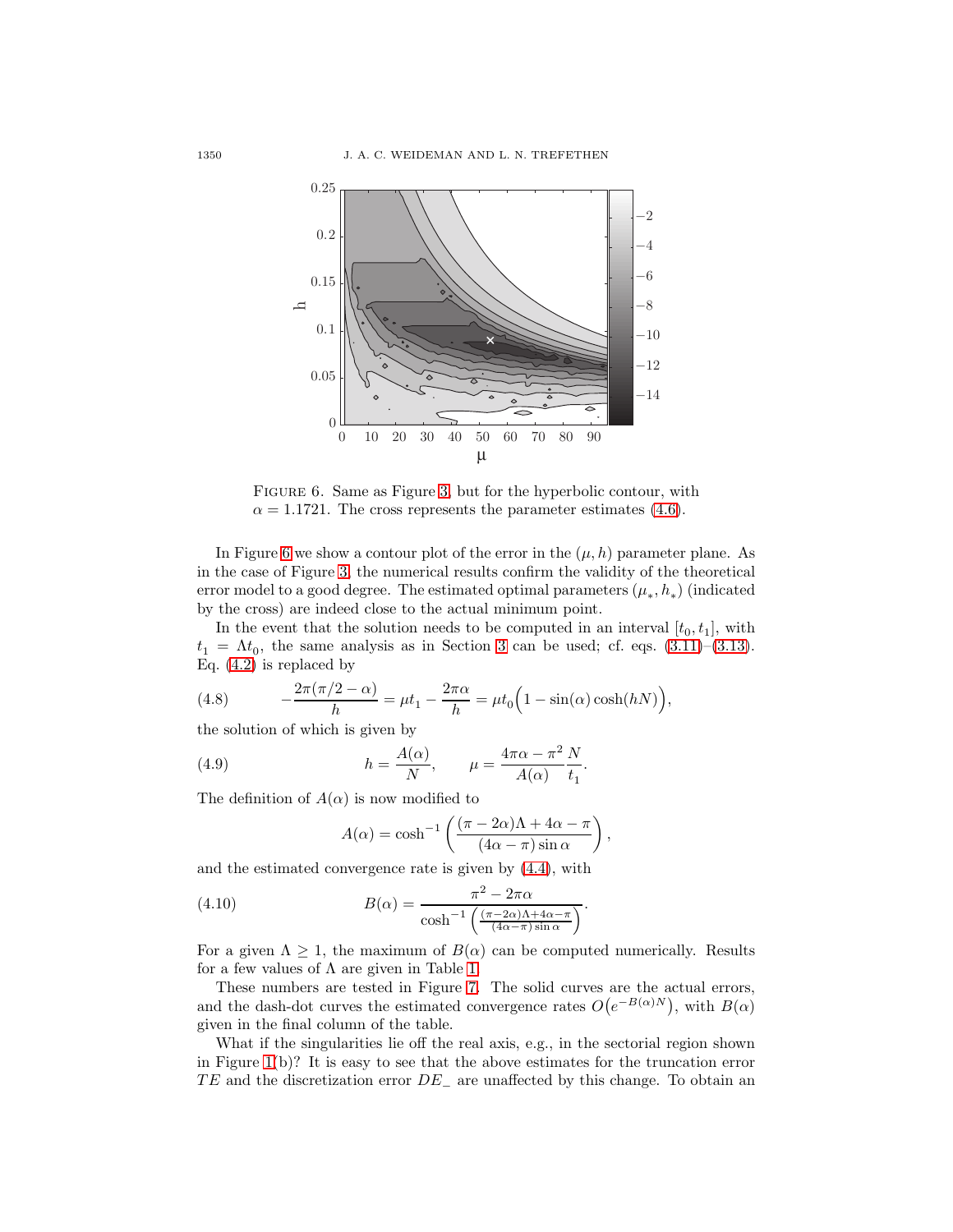<span id="page-10-0"></span>Table 1. Optimal parameters for the hyperbola for approximation on an interval  $[t_0, \Lambda t_0]$ .

| $\alpha$         | $hN (= A(\alpha))$ | $(\mu t_1)/N$ | $B(\alpha)$ |
|------------------|--------------------|---------------|-------------|
| $1 \quad 1.1721$ | 1.0818             | 4.4921        | 2.3157      |
| $2\quad 1.1431$  | 1.5280             | 2.9417        | 1.7587      |
| $5 \mid 1.0791$  | 2.4580             | 1.5013        | 1.2570      |
| $50\,$ 0.9381    | 5.5582             | 0.3452        | 0.7152      |

estimate for  $DE_+$ , one cannot increase the value of c beyond  $\pi/2 - \alpha - \delta$ , for at this point the image of the horizontal line  $w_+$  in the w-plane becomes a hyperbola  $z_{+}$  in the z-plane with asymptotes parallel to the edges of the shaded sector in Figure [1\(](#page-1-3)b). The estimate for  $DE_+$  should therefore be modified to

$$
DE_{+} = O(e^{-2\pi(\pi/2 - \alpha - \delta)/h}).
$$

<span id="page-10-2"></span>With the left side of  $(4.8)$  modified accordingly, one can solve as before for  $h$  and  $\mu$ :

(4.11) 
$$
h = \frac{A(\alpha)}{N}, \qquad \mu = \frac{4\pi\alpha - \pi^2 + 2\pi\delta}{A(\alpha)}\frac{N}{t_1},
$$

where

<span id="page-10-3"></span>
$$
A(\alpha) = \cosh^{-1}\left(\frac{(\pi - 2\alpha - 2\delta)\Lambda + (4\alpha - \pi + 2\delta)}{(4\alpha - \pi + 2\delta)\sin\alpha}\right).
$$

The estimated decay rate of the error is

(4.12) 
$$
B(\alpha) = \frac{\pi^2 - 2\pi\alpha - 2\pi\delta}{A(\alpha)}.
$$

For given  $\Lambda$  and  $\delta$ , the function  $B(\alpha)$  can be maximized to find the optimal  $\alpha$ .



<span id="page-10-1"></span>Figure 7. Same as Figure [4,](#page-7-1) but the hyperbolic contour is used, with parameter estimates given in Table [1.](#page-10-0) Note that the horizontal scale is different in the two figures.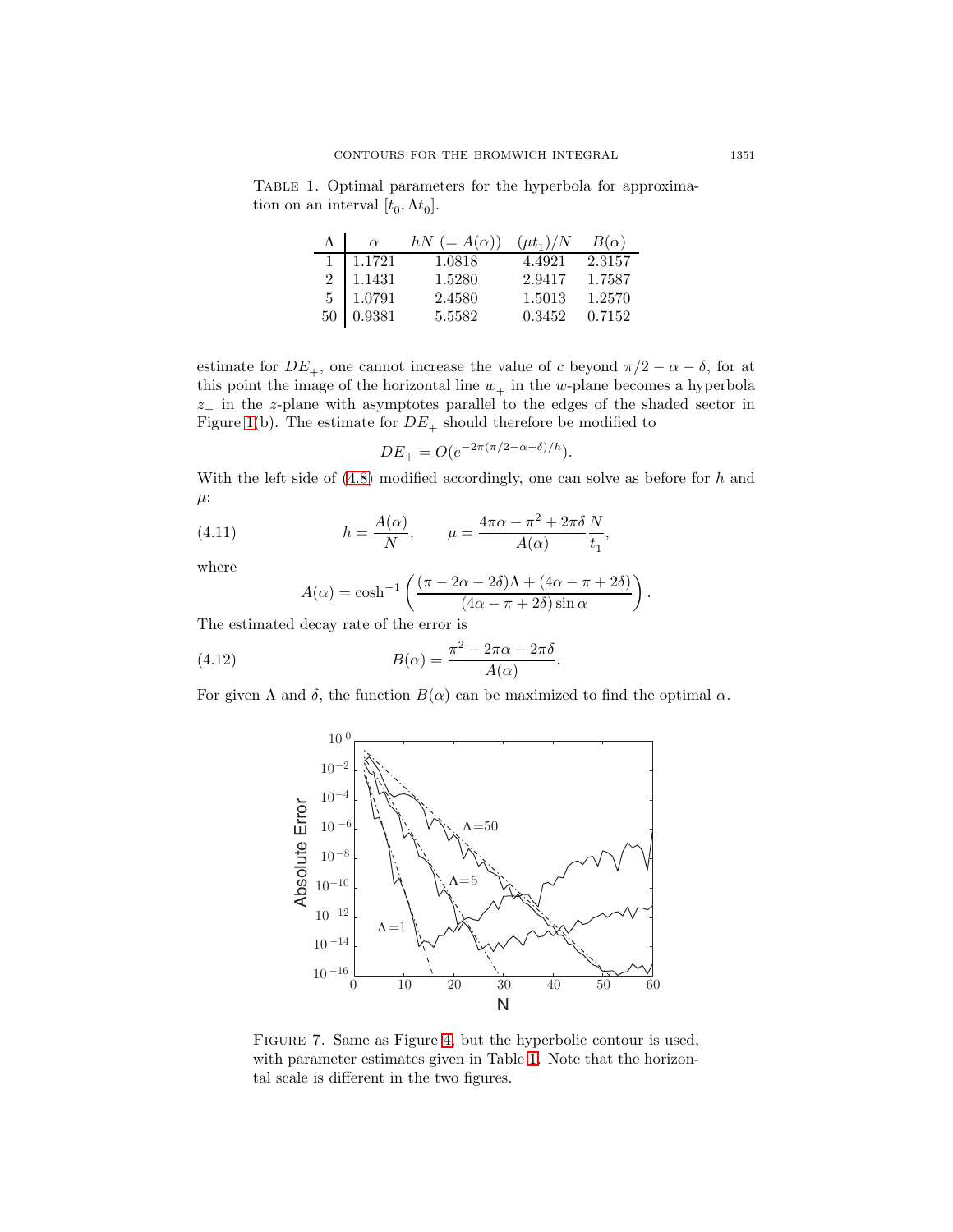We point out that this analysis related to the sectorial region is based on a worst-case scenario. It will only work well if the singularities are located essentially everywhere on the edges of the sectorial region. If only a few singularities relatively close to the origin are present, for example, it should be possible to increase  $c$ beyond the value  $\pi/2 - \alpha - \delta$ , to obtain a better estimate of the convergence rate. In this case the optimal parameters will depend on the singularity distribution as well as the value of  $t$  and is best handled on a case-by-case basis. We shall not pursue this here.

Remark 4.1. Results similar to those presented in Figure [7](#page-10-1) can be found in [\[3\]](#page-15-9), and a few remarks on the connection to our work are in order. The hyperbolic contour [\(1.3\)](#page-1-1) was introduced in [\[2\]](#page-15-5) and further analyzed in [\[3\]](#page-15-9). Parameter estimates derived in the latter reference are similar, but not identical, to our estimates [\(4.9\)](#page-9-2), namely

$$
h = \frac{a(\theta)}{N}, \qquad \mu = \frac{2\pi d(1-\theta)}{a(\theta)} \frac{N}{t_1},
$$

where

(4.13) 
$$
a(\theta) = \cosh^{-1}\left(\frac{\Lambda}{(1-\theta)\sin\alpha}\right).
$$

Here d and  $\theta$  are parameters that satisfy  $0 < d < \pi/2-\alpha$  (in the case of singularities on the negative real axis), and  $0 < \theta < 1$ . No explicit formulas nor guidelines for choosing  $\alpha$  and d optimally were provided in [\[3\]](#page-15-9), but optimal values for  $\theta$  were obtained numerically. Comparing the analysis of [\[3\]](#page-15-9) with what we have done here, the distinction is evident. In [\[3\]](#page-15-9) the authors used a symmetric strip of analyticity (the parameter  $d$  is, in fact, the half-width of that strip). In our analysis we utilized the fact that a non-symmetric strip of analyticity offers an additional degree of freedom that can be exploited. Indeed, when one compares Figure [7](#page-10-1) to the corresponding figure in [\[3\]](#page-15-9), one sees that the convergence rates observed here are significantly better.

<span id="page-11-1"></span>Remark 4.2. An interesting idea pursued in [\[3\]](#page-15-9) was to minimize the effects of illconditioning by having the parameter  $\theta$  depend on N. In this manner the authors were able to obtain error curves that saturate around the numerical round-off level, i.e., the error growth observed in Figures [4](#page-7-1) and [7](#page-10-1) was avoided. The explicit dependence of  $\theta$  on N was not determined however. We shall not pursue the matter of conditioning here.

### 5. An application

<span id="page-11-2"></span><span id="page-11-0"></span>One application of the type mentioned in the Introduction is the time-fractional diffusion equation [\[4\]](#page-15-10)

(5.1) 
$$
D_t^{\beta} u = u_{xx}, \qquad 0 \le x \le \pi.
$$

The operator  $D_t^{\beta}$  is Caputo's fractional derivative, defined for  $0 < \beta < 1$  by

$$
D_t^{\beta} f(t) = \frac{1}{\Gamma(1-\beta)} \int_0^t \frac{f'(s)}{(t-s)^{\beta}} ds.
$$

As  $\beta \rightarrow 1$ , the fractional derivative approaches the ordinary derivative, and [\(5.1\)](#page-11-2) reduces to the standard diffusion equation  $u_t = u_{xx}$ . With  $0 < \beta < 1$ , the PDE is classified as sub-diffusive [\[4\]](#page-15-10).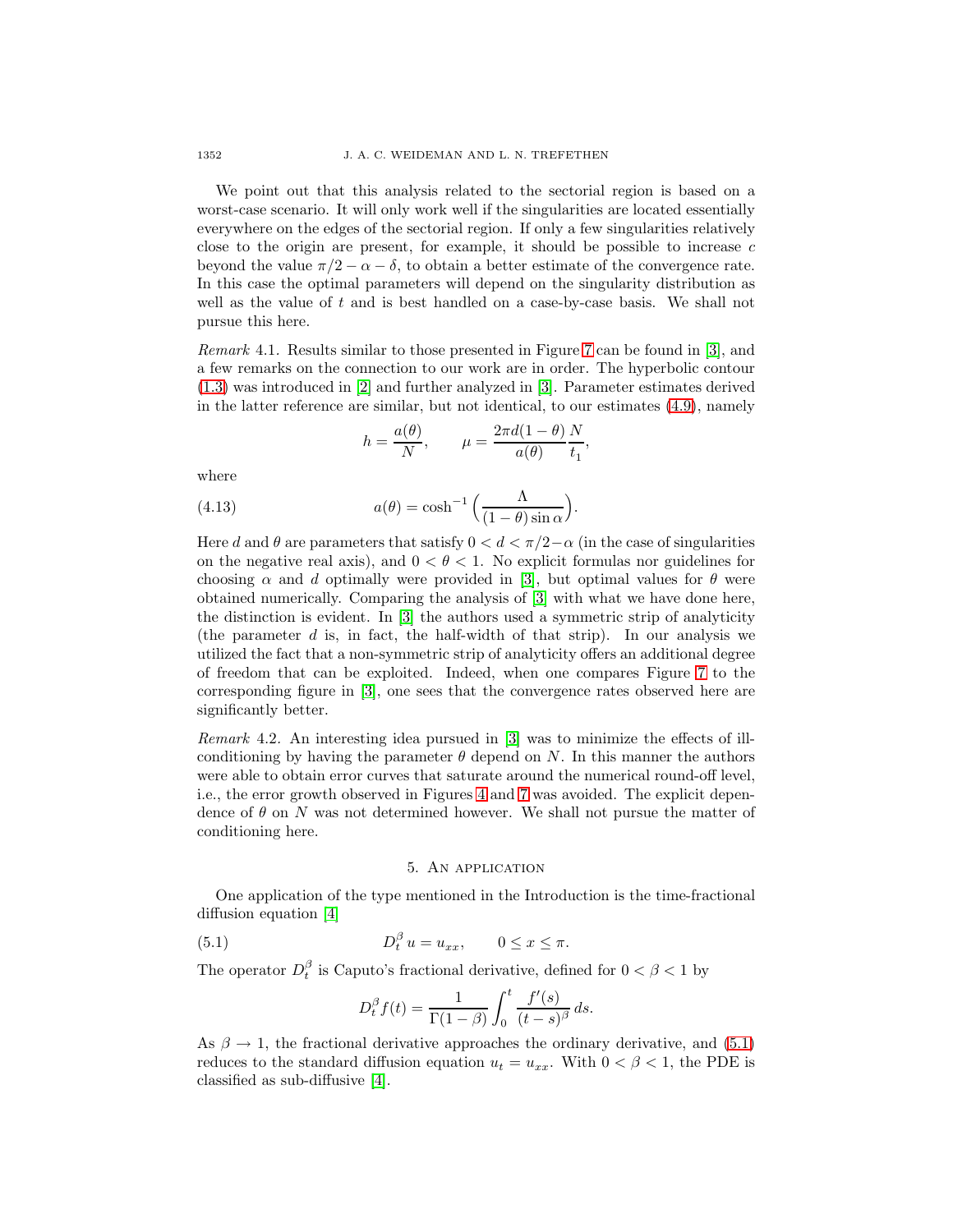<span id="page-12-0"></span>We supplement  $(5.1)$  with boundary conditions

(5.2) 
$$
u(0,t) = 0, \qquad u(\pi, t) = 0,
$$

<span id="page-12-4"></span>and an initial condition

$$
(5.3) \t\t u(x,0) = \sin x.
$$

By introducing a suitable grid and a discrete approximation to the second derivative plus boundary conditions [\(5.2\)](#page-12-0), the problem can be semi-discretized as

<span id="page-12-3"></span>(5.4) 
$$
D_t^{\beta} \mathbf{u} = A \mathbf{u}, \qquad \mathbf{u}(t) = \mathbf{u}_0.
$$

For A, we shall use the Chebyshev spectral collocation second derivative matrix of order  $J \times J$ ; see [\[11\]](#page-15-11), [\[15\]](#page-15-12). Below we shall use  $J = 16$ , which is sufficient to resolve the spatial profile to within machine precision.

<span id="page-12-1"></span>After taking a Laplace transform, the problem reduces to computing

(5.5) 
$$
\boldsymbol{u}(t) = \frac{1}{2\pi i} \int_{\sigma - i\infty}^{\sigma + i\infty} e^{zt} \boldsymbol{F}(z) dz,
$$

<span id="page-12-2"></span>where

(5.6) 
$$
(zI - z^{1-\beta}A)\boldsymbol{F}(z) = \boldsymbol{u}_0.
$$

The method  $(1.6)$  may be applied to the integral  $(5.5)$ , at the cost of solving the  $J \times J$  (full) linear system [\(5.6\)](#page-12-2) at each node  $z(kh)$  of the trapezoidal rule. Because of symmetry, however, only  $N + 1$  system solves rather than  $2N + 1$  are actually required.

The analytical solution to the semi-discrete problem [\(5.4\)](#page-12-3) can be expressed in terms of the Mittag-Leffler function [\[4\]](#page-15-10)

(5.7) 
$$
\boldsymbol{u}(t) = E_{\beta}\left(At^{\beta}\right)\boldsymbol{u}_0, \quad \text{where} \quad E_{\beta}(z) = \sum_{k=0}^{\infty} \frac{z^k}{\Gamma(\beta k + 1)}.
$$

As  $\beta \to 1$ , this reduces to  $u(t) = \exp (At)u_0$ , which is the matrix exponential solution to the semi-discrete diffusion equation. On the other hand, if  $\beta = 1/2$ the Mittag-Leffler function reduces to a form involving the complementary error function, and the solution to  $(5.1)$ – $(5.3)$  is then given by

<span id="page-12-5"></span>(5.8) 
$$
u(x,t) = e^t \operatorname{erfc}(\sqrt{t}) \sin x.
$$

Using this as a reference solution, we intend to confirm the theory of Sections [3](#page-3-0) and [4.](#page-7-0)

Note that the eigenvalues of A lie on the negative real axis [\[16\]](#page-15-13). This means that the transform in [\(5.5\)](#page-12-1) has branch-point singularities on that axis. Our analysis of Sections [3–](#page-3-0)[4](#page-7-0) used only the location of the singularities, not their type, and therefore we expect the estimates of those sections to remain valid. This is indeed the case, as confirmed in Figure [8.](#page-13-1)

<span id="page-12-6"></span>In that figure, we have plotted, as a function of  $N$ , the quantity

(5.9) 
$$
M_N = \max_{t_0 \le t \le \Lambda t_0} ||u(x, t) - u_N(x, t)||_2,
$$

where  $u(x, t)$  is the exact solution [\(5.8\)](#page-12-5), and  $u_N(x, t)$  is the numerical solution computed by approximating  $(5.5)$ – $(5.6)$ . The  $L_2$ -norm in  $(5.9)$  is approximated by Clenshaw-Curtis quadrature, the natural rule for the Chebyshev collocation method. We reiterate that the errors shown in the figure come primarily from the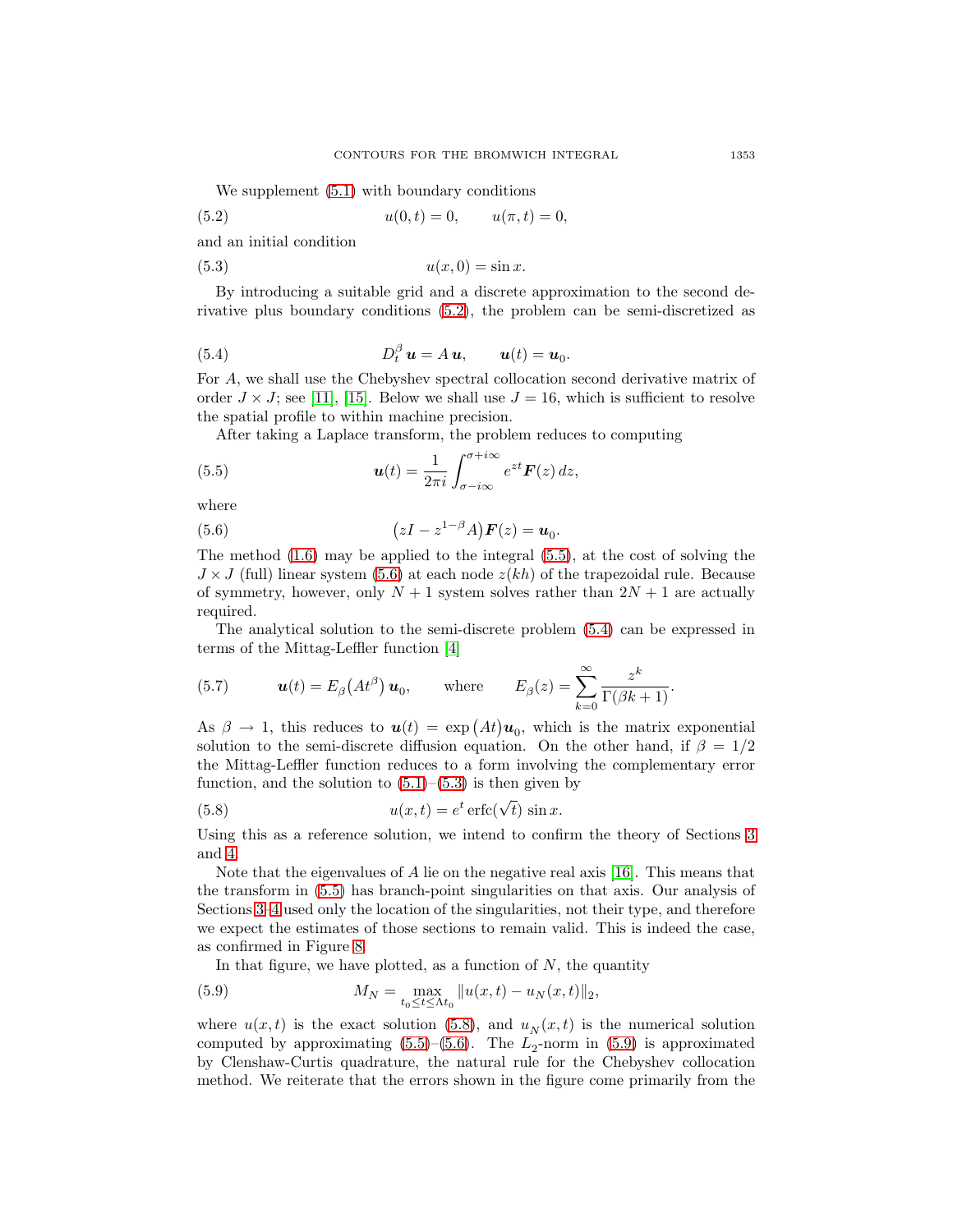

<span id="page-13-1"></span>FIGURE 8. The maximum  $L_2$ -error on  $0.5 \le t \le 2.5$ , as defined by the quantity  $M_N$  in [\(5.9\)](#page-12-6). In (a) the parabolic contour is used with parameter values [\(3.12\)](#page-6-2), and in (b) the hyperbolic contour with parameter values given in Table [1.](#page-10-0) Solid curves represent actual errors and dash-dot lines their theoretical estimates.

Laplace transform approximation (i.e., the "time integration"); the space variable is treated exactly for all practical purposes.

The solid curves in Figure [8](#page-13-1) represent the computed values of  $M_N$ , whereas the dash-dot lines represent the theoretical convergence estimates [\(3.13\)](#page-6-0) and [\(4.4\)](#page-8-3), with the decay rate of the latter given in Table [1.](#page-10-0) Parameter values were  $t_0 = 0.5$  and  $\Lambda = 5$ .

The good agreement between theory and practice is evident in the figure, as is the rapid convergence for both the parabola and the hyperbola. To put the rapid convergence into perspective: Suppose one wishes to solve the problem [\(5.1\)](#page-11-2)– [\(5.3\)](#page-12-4) on the interval  $0.5 \le t \le 2.5$  uniformly to within an  $L_2$ -error of, say,  $10^{-10}$ . According to the figure, this will require a value of  $N \approx 21$  (resp.  $N \approx 16$ ) for the parabolic (resp. hyperbolic) contour. The required accuracy can therefore be attained at the relatively small cost of solving 22 (resp. 17) linear systems of size  $J \times J$ , plus the asymptotically negligible cost of computing a vector sum of the form  $(1.6)$  for selected values of t in the interval of interest.

Similar convergence curves that focused on a fixed value of t (i.e.,  $\Lambda = 1$ ) were presented earlier in [\[13\]](#page-15-14).

#### 6. Conclusions

<span id="page-13-0"></span>We analyzed Talbot's method for inverting the Laplace transform on two types of contours, one parabolic and the other hyperbolic. Optimal parameter choices for a representative model problem were derived. The optimal convergence rates thus derived favor the hyperbolic contour over the parabolic one.

Our analysis included the cases where the problem has to be solved at a single value of t, as well as on an interval  $[t_0, t_1]$ . In addition, we considered the situation for which the hyperbolic contour was devised, namely where the singularities lie off the real axis but in a sectorial region about the negative real axis; cf.  $(4.11)$ – $(4.12)$ .

As an alternative to the contours analyzed here, one should mention the original Talbot contour [\[10\]](#page-15-0). Optimal parameters of the type derived here were obtained in [\[14\]](#page-15-3). It was also shown, however, that the convergence of the classic Talbot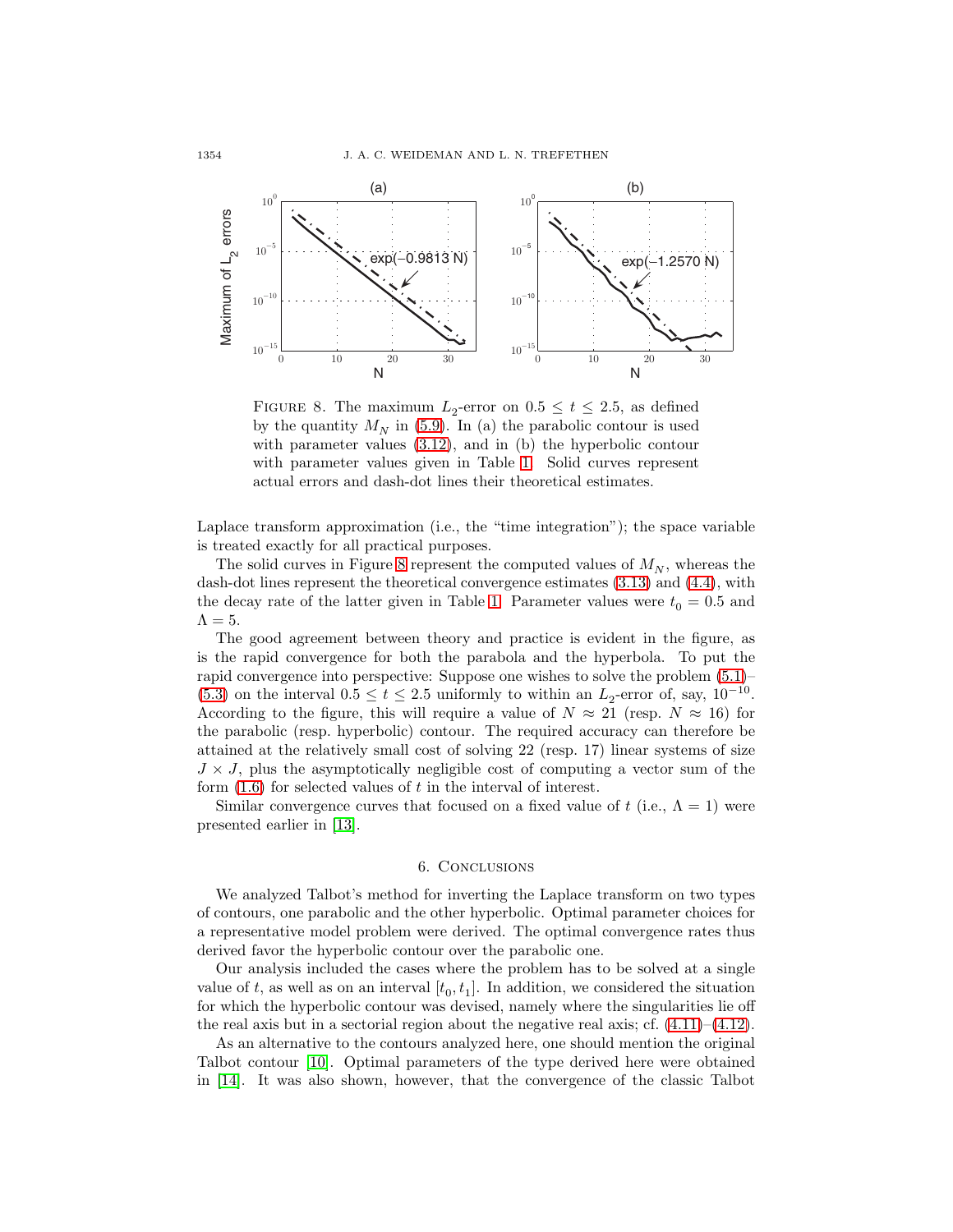

<span id="page-14-1"></span>FIGURE 9. Same as Figures [4](#page-7-1) and [7,](#page-10-1) but the best rational approx-imation method of [\[12\]](#page-15-15) is used. The error is defined by  $(6.1)$ .

method can be improved dramatically by a simple modification. At present we are investigating the optimal parameters and convergence rate that can be achieved on this modified Talbot contour, and results will be reported elsewhere.

A second alternative, introduced in [\[12\]](#page-15-15), is the method based on best rational approximation to  $e^z$  on the negative real axis. When computing solutions at a single value of t, this method converges about twice as fast as the methods discussed here. When solutions are computed on an interval  $t_0 \leq t \leq \Lambda t_0$ , however, this method loses its superiority as  $\Lambda$  gets large; see [\[12\]](#page-15-15). For a different illustration of the same property, we refer to Figure [9.](#page-14-1)

<span id="page-14-0"></span>In that figure, we have plotted the quantity

(6.1) 
$$
M_N = \min_{t_0 \le t_* \le \Lambda t_0} \max_{t_0 \le t \le \Lambda t_0} |f(t) - f_{h;N}(t)|,
$$

as a function of N. To make these errors commensurable with those in the rest of the paper, we have used a rational approximation of type  $(2N-1, 2N)$  (and not  $(N-1, N)$  as in [\[12\]](#page-15-15)). In [\(6.1\)](#page-14-0),  $t_*$  is the point in [ $t_0, \Lambda t_0$ ] where coefficients of the rational approximation are calculated; see [\[12\]](#page-15-15) for details.

The test problem of Figure [9](#page-14-1) was the same as the one of Figures [4](#page-7-1) and [7.](#page-10-1) Comparing these three figures (and keeping in mind that the horizontal scales are all different) the superiority of the best rational approximation method is evident when  $\Lambda = 1$ . It is also clear, however, that the other two methods, and in particular the one based on the hyperbolic contour, surpass it quickly as  $\Lambda$  increases.

## **ACKNOWLEDGMENTS**

Much of this work was done while the first author was on sabbatical leave at the Computing Laboratory of Oxford University, as a Visiting Fellow of Exeter College. Kevin Burrage brought the time-fractional diffusion equation [\(5.1\)](#page-11-2) to our attention. Helpful conversations with Patrick Kano, María López-Fernández, César Palencia, Achim Schädle, and Thomas Schmelzer are also gratefully acknowledged.